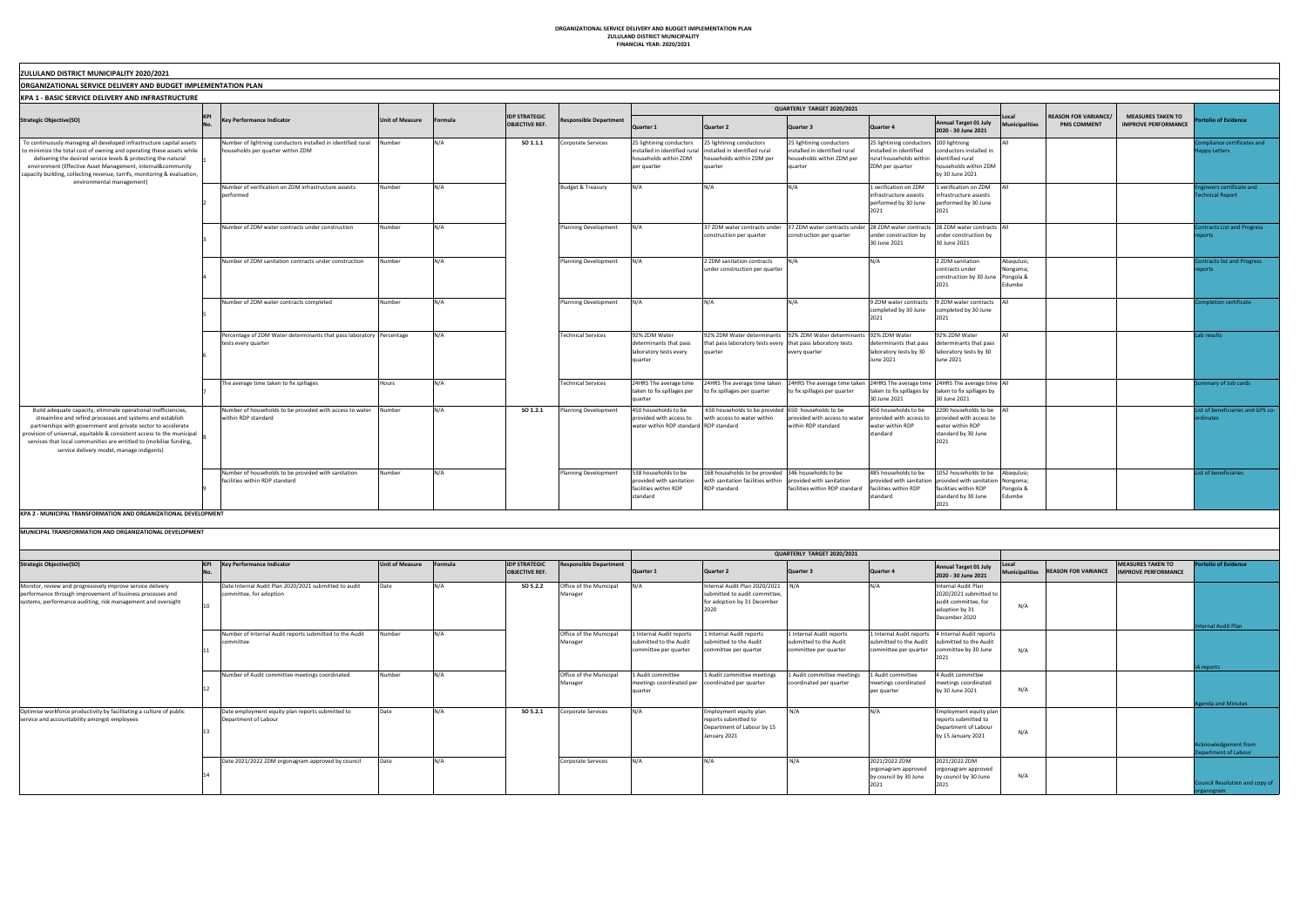## **ORGANIZATIONAL SERVICE DELIVERY AND BUDGET IMPLEMENTATION PLAN ZULULAND DISTRICT MUNICIPALITY**

|  |  | -------------------------------- |  |
|--|--|----------------------------------|--|
|  |  | <b>FINANCIAL YEAR: 2020/2021</b> |  |

|                                                    |  |           |        |                                               |  | QUARTERLY TARGET 2020/2021 |                                              |                                                  |                                                 |               |
|----------------------------------------------------|--|-----------|--------|-----------------------------------------------|--|----------------------------|----------------------------------------------|--------------------------------------------------|-------------------------------------------------|---------------|
| <b>Strategic Objective(SO)</b>                     |  | f Measure | Formul | <b>IDP STRATEGIC</b><br><b>OBJECTIVE REF.</b> |  | Quarte                     | Annual Target 01 July<br>2020 - 30 June 2021 | <b>REASON FOR VARIANCE/</b><br><b>PMS COMMEN</b> | MEASURES TAKEN TO<br><b>IMPROVE PERFORMANCE</b> | yno or eviuer |
| KPA 3 MUNICIPAL FINANCIAL VIABILITY AND MANAGEMENT |  |           |        |                                               |  |                            |                                              |                                                  |                                                 |               |

|                                                                                                                                                                                        |    |                                                                                        |                        |         |                                               |                               |                                                                     |                                                                     | QUARTERLY TARGET 2020/2021                                                                                 |                                                                |                                                                                                                         |                         |                            |                                                        |                                |
|----------------------------------------------------------------------------------------------------------------------------------------------------------------------------------------|----|----------------------------------------------------------------------------------------|------------------------|---------|-----------------------------------------------|-------------------------------|---------------------------------------------------------------------|---------------------------------------------------------------------|------------------------------------------------------------------------------------------------------------|----------------------------------------------------------------|-------------------------------------------------------------------------------------------------------------------------|-------------------------|----------------------------|--------------------------------------------------------|--------------------------------|
| <b>Strategic Objective(SO)</b>                                                                                                                                                         |    | KPI Key Performance Indicator                                                          | <b>Unit of Measure</b> | Formula | <b>IDP STRATEGIC</b><br><b>OBJECTIVE REF.</b> | <b>Responsible Department</b> | Quarter 1                                                           | Quarter 2                                                           | Quarter 3                                                                                                  | Quarter 4                                                      | Annual Target 01 July<br>2020 - 30 June 2021                                                                            | Local<br>Municipalities | <b>REASON FOR VARIANCE</b> | <b>MEASURES TAKEN TO</b><br><b>IMPROVE PERFORMANCE</b> | <b>Portolio of Evidence</b>    |
| Establish and maintain a healthy financial state by maintaining a<br>balance between assets and debt, operational efficiency, managing<br>operating expenditure and increasing revenue |    | Date MFMA 54(1) Submission of Sec 72 Mid Year<br>Performance Assessment to the Council | Date                   | N/A     | SO 3.1.1                                      | <b>Budget &amp; Treasury</b>  | N/A                                                                 | N/A                                                                 | MFMA 54(1) Submission of<br>Sec 72 Mid Year Performance<br>Assessment to the Council by<br>31 January 2021 | N/A                                                            | MFMA 54(1) Submission N/A<br>of Sec 72 Mid Year<br>Performance<br>Assessment to the<br>Council by 31 January<br>2021    |                         |                            |                                                        | roof of submission and Council |
|                                                                                                                                                                                        |    | Number of SCM quarterly reports submitted to council                                   | Number                 | N/A     |                                               | <b>Budget &amp; Treasury</b>  | 1 SCM quarterly reports<br>submitted to council per<br>quarter      | 1 SCM quarterly reports<br>submitted to council per<br>quarter      | 1 SCM quarterly reports<br>submitted to council per<br>quarter                                             | quarter                                                        | 1 SCM quarterly reports 4 SCM quarterly reports N/A<br>submitted to council per submitted to council by<br>30 June 2021 |                         |                            |                                                        | ouncil resolution              |
|                                                                                                                                                                                        |    | Number of updates performed on Municipal assests register Number                       |                        | N/A     |                                               | <b>Budget &amp; Treasury</b>  | 3 updates performed on<br>Municipal assests register<br>per quarter | 3 updates performed on<br>Municipal assests register per<br>quarter | 3 updates performed on<br>Municipal assests register per<br>quarter                                        | Municipal assests<br>register per quarter                      | 3 updates performed on 12 updates performed All<br>on Municipal assests<br>register by 30 June 2021                     |                         |                            |                                                        | ssets reconciliation report    |
|                                                                                                                                                                                        | 19 | Percentage of expenditure on conditional grants                                        | Percentage             | N/A     |                                               | <b>Budget &amp; Treasury</b>  | 25% expenditure on<br>conditional grants per<br>quarter             | 25% expenditure on<br>conditional grants per quarter                | 25% expenditure on<br>conditional grants per quarter                                                       | 25% expenditure on<br>conditional grants per<br><b>suartei</b> | 100% expenditure on<br>conditional grants by 30<br>June 2021                                                            |                         |                            |                                                        | spenditure report              |
|                                                                                                                                                                                        |    | Number of revenue steering committee meetings held                                     | Number                 | N/A     |                                               | <b>Budget &amp; Treasury</b>  | 1 Revenue steering<br>committee meetings held<br>per quarter        | 1 Revenue steering committee<br>meetings held per quarter           | 1 Revenue steering committee<br>meetings held per quarter                                                  | 1 Revenue steering<br>committee meetings<br>held per quarter   | 4 Revenue steering<br>committee meetings<br>held by 30 June 2021                                                        | N/A                     |                            |                                                        | genda and Minutes              |

## **MUNICIPAL FINANCIAL VIABILITY AND MANAGEMENT**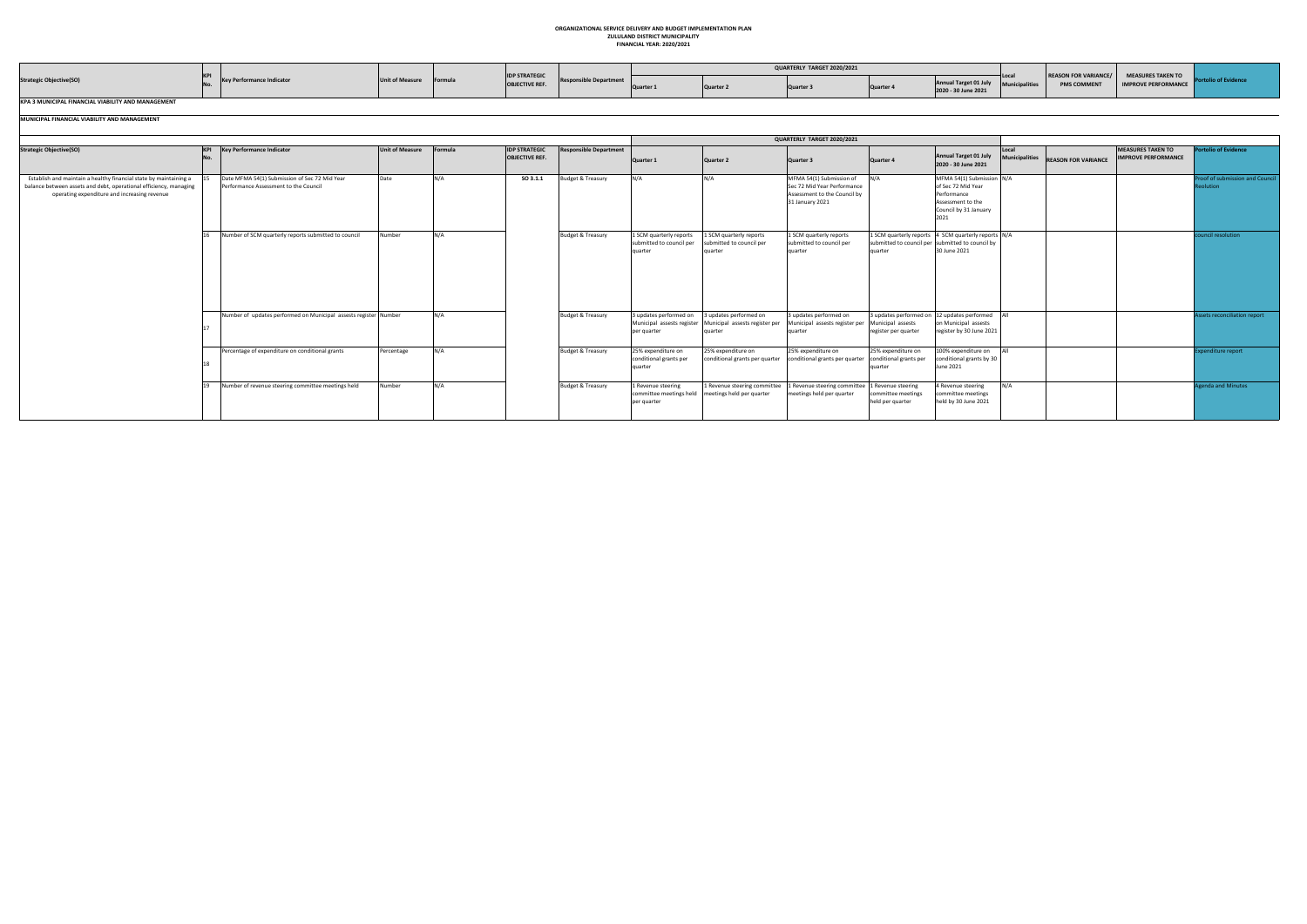## **ORGANIZATIONAL SERVICE DELIVERY AND BUDGET IMPLEMENTATION PLAN ZULULAND DISTRICT MUNICIPALITY FINANCIAL YEAR: 2020/2021**

|                                                   |  |                        |         |                                               |  | QUARTERLY TARGET 2020/2021 |                |                                              |                                               |                                                        |  |
|---------------------------------------------------|--|------------------------|---------|-----------------------------------------------|--|----------------------------|----------------|----------------------------------------------|-----------------------------------------------|--------------------------------------------------------|--|
| <b>Strategic Objective(SO)</b>                    |  | <b>Jnit of Measure</b> | Formul. | <b>IDP STRATEGIC</b><br><b>OBJECTIVE REF.</b> |  | Quarter                    | <b>Quarter</b> | Annual Target 01 July<br>2020 - 30 June 2021 | <b>REASON FOR VARIANCE/</b><br>DASC CORSARENC | <b>MEASURES TAKEN TO</b><br><b>IMPROVE PERFORMANCE</b> |  |
| KPA 04 - GOOD GOVERNANCE AND PUBLIC PARTICIPATION |  |                        |         |                                               |  |                            |                |                                              |                                               |                                                        |  |

|                                                                                                                                                                  |                         |                                                                                                   |                        |         |                           |                               |                                                                                                                  |                                                                                                                                                                                                     | QUARTERLY TARGET 2020/2021                                                                                     |                                                                                 |                                                                                                                                                     |                                                              |                                                        |                                                                                           |
|------------------------------------------------------------------------------------------------------------------------------------------------------------------|-------------------------|---------------------------------------------------------------------------------------------------|------------------------|---------|---------------------------|-------------------------------|------------------------------------------------------------------------------------------------------------------|-----------------------------------------------------------------------------------------------------------------------------------------------------------------------------------------------------|----------------------------------------------------------------------------------------------------------------|---------------------------------------------------------------------------------|-----------------------------------------------------------------------------------------------------------------------------------------------------|--------------------------------------------------------------|--------------------------------------------------------|-------------------------------------------------------------------------------------------|
| <b>Strategic Objective(SO)</b>                                                                                                                                   | <b>KPI</b><br><b>No</b> | <b>Key Performance Indicator</b>                                                                  | <b>Unit of Measure</b> | Formula | Responsible<br>Department | <b>Responsible Department</b> | Quarter 1                                                                                                        | Quarter 2                                                                                                                                                                                           | Quarter 3                                                                                                      | Quarter 4                                                                       | <b>Annual Target 01 July</b><br>2020 - 30 June 2021                                                                                                 | <b>REASON FOR VARIANCE</b><br>Local<br><b>Municipalities</b> | <b>MEASURES TAKEN TO</b><br><b>IMPROVE PERFORMANCE</b> | <b>Portolio of Evidence</b>                                                               |
| Promoting transparent and accountable governance through regular 20<br>community engagements                                                                     |                         | Number of LED awareness events held to market municipal Number<br>programmes per quarter          |                        | N/A     | SO 4.1.1                  | <b>Community Services</b>     | 1 LED awareness events<br>held to market municipal<br>programmes per quarter                                     | 1 LED awareness events held to 1 LED awareness events held<br>market municipal programmes to market municipal<br>per quarter                                                                        | programmes per quarter                                                                                         | 1 LED awareness events<br>held to market<br>municipal programmes<br>per quarter | 4 LED awareness events All<br>held to market<br>municipal programmes<br>by 30 June 2021                                                             |                                                              |                                                        | port, Pictures and<br>tendance register                                                   |
|                                                                                                                                                                  | 21                      | Number of Municipal Health awareness campaigns per<br>quarter                                     | Number                 | N/A     |                           | <b>Community Services</b>     | 1 Municipal Health<br>per quarter                                                                                | 1 Municipal Health awareness<br>awareness campaigns held campaigns held per quarter                                                                                                                 | 1 Municipal Health awareness<br>campaigns held per quarter                                                     | 1 Municipal Health<br>awareness campaigns<br>held per quarter                   | 4 Municipal Health<br>awareness campaigns<br>by 30 June 2021                                                                                        |                                                              |                                                        | port and Pictures or<br>tendance register                                                 |
|                                                                                                                                                                  | 22                      | Number of disaster awareness campaigns held per quarter Number                                    |                        | N/A     |                           | Corporate Services            | 1 disaster awareness<br>campaigns held per<br>quarter                                                            | 1 disaster awareness<br>campaigns held per quarter                                                                                                                                                  | 1 disaster awareness<br>campaigns held per quarter                                                             | 1 disaster awareness<br>campaigns held per<br>quarter                           | 4 disaster awareness<br>campaigns held by 30<br>June 2021                                                                                           |                                                              |                                                        | chool Stamp on Awareness<br>Campaign Confirmation<br>Certificate                          |
|                                                                                                                                                                  | 23                      | Date of Reviewed Municipal Health Operational Plan<br>submitted to Council                        | Date                   | N/A     |                           | <b>Community Services</b>     | N/A                                                                                                              | N/A                                                                                                                                                                                                 | N/A                                                                                                            | Reviewed Municipal<br>30 June 2021                                              | <b>Reviewed Municipal</b><br>Health Operational Plan   Health Operational Plan<br>submitted to Council by   submitted to Council by<br>30 June 2021 | N/A                                                          |                                                        | gned Reviewed Municipal<br>ealth Operational Plan by<br><b>General Manager: Community</b> |
| Systematic review and monitoring implementation of all municipal<br>policies, bylaws, strategies plans and frameworks in line with any<br>applicable legislation | 24                      | Date the budget schedule of key deadlines to be submitted   Date<br>to Council (IDP Process Plan) |                        | N/A     | SO 4.2.1                  | Budget & Treasury             | The budget schedule of<br>key deadlines to be<br>submitted to Council (IDP<br>Process Plan) by 30 August<br>2021 | N/A                                                                                                                                                                                                 | N/A                                                                                                            | N/A                                                                             | Budget schedule of key N/A<br>deadlines to be<br>submitted to Council<br>(IDP Process Plan) by 30<br>August 2020                                    |                                                              |                                                        | ouncil Resolution                                                                         |
|                                                                                                                                                                  | 25                      | Date adjustment Budget submitted to council                                                       | Date                   | N/A     |                           | Budget & Treasury             | N/A                                                                                                              | N/A                                                                                                                                                                                                 | Adjustment Budget submitted N/A<br>to council by 28 February 2021                                              |                                                                                 | Adjustment Budget<br>submitted to council by<br>28 February 2021                                                                                    |                                                              |                                                        | <b>Council Resolution</b>                                                                 |
|                                                                                                                                                                  | 26                      | Date Final Budget approved by Council                                                             | Date                   | N/A     |                           | Budget & Treasury             | N/A                                                                                                              | N/A                                                                                                                                                                                                 | N/A                                                                                                            | Final Budget approved<br>by Council by 31 May<br>2021                           | Final Budget approved<br>by Council by 31 May<br>2021                                                                                               |                                                              |                                                        | ouncil Resolution                                                                         |
|                                                                                                                                                                  | 27                      | Date final budget related policies submitted to Council                                           | Date                   | N/A     |                           | Budget & Treasury             | N/A                                                                                                              | N/A                                                                                                                                                                                                 | N/A                                                                                                            | Final budget related<br>policies submitted to                                   | Final budget related<br>policies submitted to<br>Council by 31 May 2021 Council by 31 May 2021                                                      |                                                              |                                                        | <b>Duncil Resolution</b>                                                                  |
|                                                                                                                                                                  | 28                      | Date Mid - Year - Budget and Performance Assessments<br>review submitted to Mayor, PT & NT        | Date                   | N/A     |                           | Budget & Treasury             | N/A                                                                                                              | N/A                                                                                                                                                                                                 | Mid - Year - Budget and<br>Performance Assessments<br>review submitted to Mayor, PT<br>& NT by 25 January 2021 | N/A                                                                             | Mid - Year - Budget and<br>Performance<br>Assessments review<br>submitted to Mayor, PT<br>& NT by 25 January 2021                                   |                                                              |                                                        | Proof of submission and Copy<br>f report                                                  |
|                                                                                                                                                                  | 29                      | Number of monthly budget statements (s71 reports)<br>submitted to Provincial Treasury             | Number                 | N/A     |                           | Budget & Treasury             | 3 monthly budget<br>statements (s71 reports)<br>submitted to Provincial<br>Treasury per quarter                  | 3 monthly budget statements 3 monthly budget statements 3 monthly budget<br>(s71 reports) submitted to<br>Provincial Treasury per quarter Provincial Treasury per quarter   submitted to Provincial | (s71 reports) submitted to                                                                                     | Treasury per quarter                                                            | 12 monthly budget<br>statements (s71 reports) statements (s71 reports)<br>submitted to Provincial<br>Treasury by 30 June<br>2021                    |                                                              |                                                        | oof of submission and copy of<br>Sec 71                                                   |
|                                                                                                                                                                  |                         | Date AFS submitted to AG                                                                          | Date                   | N/A     |                           | Budget & Treasury             | N/A                                                                                                              | 31 October 2020 Date AFS<br>submitted to AG                                                                                                                                                         | N/A                                                                                                            | N/A                                                                             | AFS submitted to AG by<br>31 October 2020                                                                                                           |                                                              |                                                        | Proof of submission and copy of                                                           |
|                                                                                                                                                                  | 31                      | Number of MSCOA data strings uploaded to NT portal                                                | Number                 | N/A     |                           | Budget & Treasury             | 3 MSCOA data strings<br>uploaded to NT portal per to NT portal per quarter<br>quarter                            | 3 MSCOA data strings uploaded 3 MSCOA data strings                                                                                                                                                  | uploaded to NT portal per<br>quarter                                                                           | 3 MSCOA data strings<br>uploaded to NT portal<br>per quarter                    | 12 MSCOA data strings<br>uploaded to NT portal<br>by 30 June 2021                                                                                   |                                                              |                                                        | Print screen of portal                                                                    |
|                                                                                                                                                                  |                         | 32   Number of sec 52 (d) reports submitted to the Council                                        | Number                 | N/A     |                           | Budget & Treasury             | 1 sec 52 (d) reports<br>per quarter                                                                              | 1 sec 52 (d) reports submitted 1 sec 52 (d) reports submitted 1 sec 52 (d) reports<br>submitted to the Council to the Council per quarter                                                           | to the Council per quarter                                                                                     | submitted to the<br>Council per quarter                                         | 4 sec 52 (d) reports<br>submitted to the<br>Council by 30 June 2021                                                                                 |                                                              |                                                        | Proof of submission and copy of<br><b>Sec 52</b>                                          |
|                                                                                                                                                                  |                         | 33 Number of Sec 66 reports submitted to the Council                                              | Number                 | N/A     |                           | Budget & Treasury             | to the Council per quarter the Council per quarter                                                               | 3 Sec 66 reports submitted 3 Sec 66 reports submitted to 3 Sec 66 reports submitted to 3 Sec 66 reports                                                                                             | the Council per quarter                                                                                        | submitted to the<br>Council per quarter                                         | 12 Sec 66 reports<br>submitted to the<br>Council by 30 June 2021                                                                                    |                                                              |                                                        | roof of submission and copy of<br>Sec 66                                                  |

**GOOD GOVERNANCE AND PUBLIC PARTICIPATION**